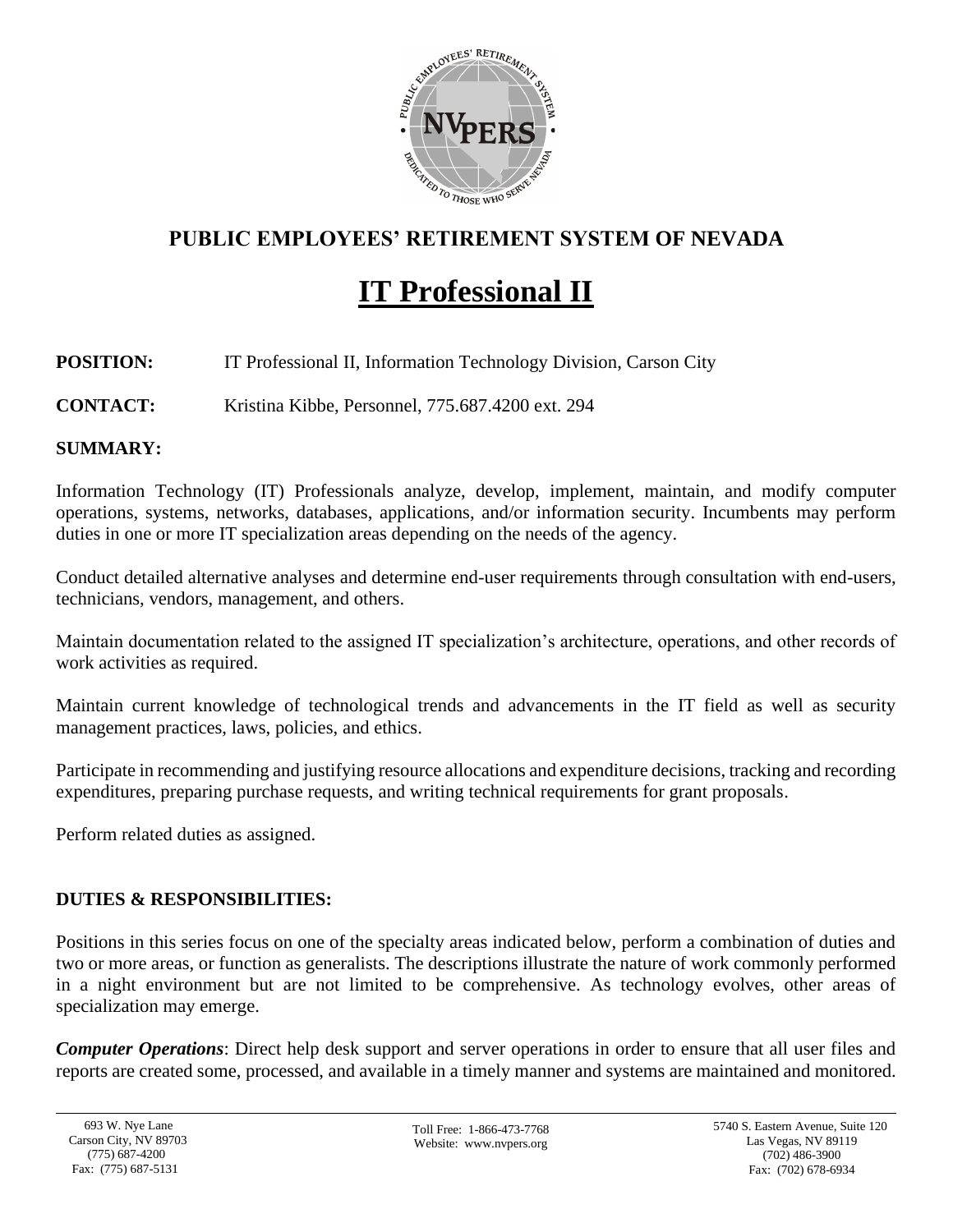Incumbents established goals and objectives, arranged for emergency coverage, schedule staff rotations, and coordinate planned shutdowns of the system, system maintenance, and application software upgrades.

*Systems Administration:* Select, analyze, maintain, and modify computer, communications, server hardware, operating systems, and auxiliary software package required to support various information systems and backup and recover the agencies software and data. Incumbents install and test new system components, troubleshoot hardware and software problems, and modify and enhanced systems to improve performance. Incumbents improve file organization, solve systems programming language problems, analyze program failures; and develop or suggest utility program uses. Incumbents provide technical assistance and training to system users that require them to analyze computer output and programs, code, research programming manuals, and solicit vendors and other professional staff for technical information.

*Network Administration*: Plan, design, develop, and verify the physical deployment of an integrated geographically dispersed information processing network. Incumbents administer networks comprised of multiple platforms, information resources, communications protocols, and physical network topologies.

*Database Administration:* Model agency data, configure databases, tune performance, and back-up and recover data. Incumbents develop and implement standards and procedures to convert, transfer, and interface data within and between databases; maintain data dictionaries, repositories, and related software; control the authorize sharing of information with multiple users within and/or outside the organization; and provide technical consultation regarding application development and utility executions within various database environments.

*Applications Analysis and Development*: Analyze develop (design, program, and construct), implement, maintain, and modify various platforms of information systems. Incumbents are required to define and implement a solution to a given problem that requires an individually tailored response for end-user requirements. Incumbents must have the ability to program in a general-purpose programming language, develop written requirements for proposed applications, develop and present applications training materials to users, and possess knowledge of the necessary interfaces to the computer operating system.

*Information Security*: Administers security policies, security operations, and/or maintain oversight of information systems and data within the assigned area of information security responsibility. Incumbents work with management and technical staff to develop a comprehensive information security program for integrated IT systems within the agency and are responsible for three or more of the following ten security domain areas:

- Access control- centralized/decentralized/remote/federated
- Application/system development security-validation/verification/guidelines
- Continuity of operations/disaster recovery planning- business recovery
- Cryptography transport/storage/authentication/non-repudiation
- Information security management- awareness/policies/risk management/procedural standards
- Operational security (OPSEC)- threats/hostile code/slash techniques
- Physical technical security- access systems/structural/environmental controls
- Security architecture and models- methods/security operational standards
- Security law, investigation and ethics- cyber crime /incident response/security regulation
- Telecommunications/network security- enclave/monitoring/virtual private network/firewall/prevention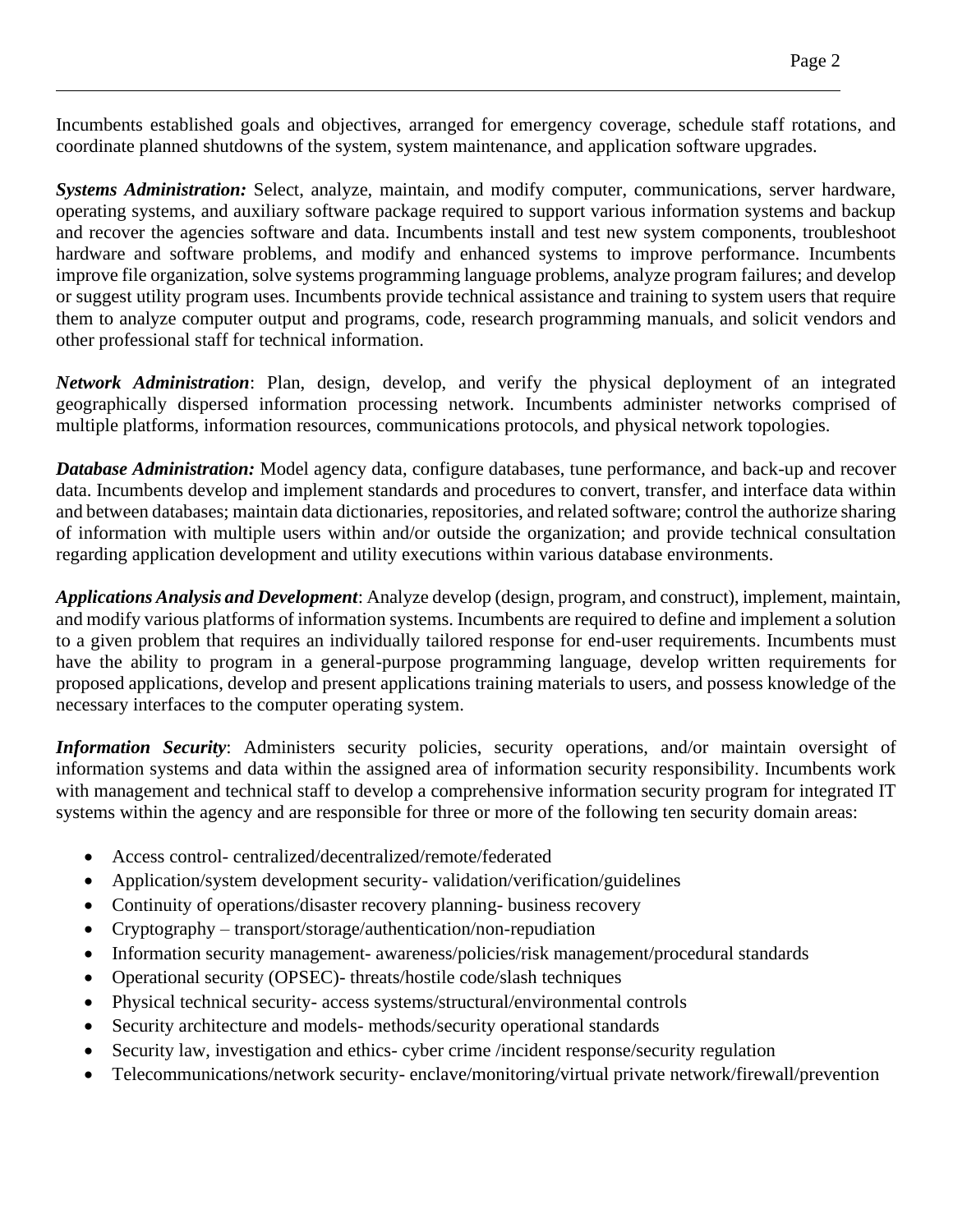# **IT Professional II**:

Under general supervision, incumbents perform journey level duties and may serve as a lead worker to lower grade level IT staff as assigned. This is a supervisory level for the computer operations function.

*Computer Operations:* Under limited supervision, incumbents may be required to supervise IT Technician IV's.

*Systems Administration*: Incumbents perform professional work in the analysis, enhancement, maintenance, and installation of hardware and or software components of one or more information systems including servers. Incumbents typically work with systems that involve multi-user and multi-tasking capabilities problems encountered tend to be of a recurring kind and solutions are derived through application of standard professional practices and procedures.

Typical tasks include making technical recommendations regarding equipment configurations and associated software and communicate with vendor technical support; performing general system upkeep such as installing vendor supplied changes, backing up and restoring systems and files, monitoring directory services, logging changes, and updating documentation; and implementing monitoring techniques and/or equipment to assess system operation and performance.

*Network Administration:* Incumbents may configure and deploy servers, may provide technical training and guidance to other IT staff members, and may be asked to obtain quotes and vendor names and provide resource allocation recommendations. Failure is mitigated by limited scope of influence.

Typical tasks include designing directory services, choosing distributed services methodologies, administering data storage networks, configuring authentication, monitoring device capacity, providing basic troubleshooting of network devices using limited administrative access, and implementing limited transport and server security policies.

The focus of positions in this specialty is to plan, design, develop, and verify the logical design and administer the physical deployment of an integrated geographically dispersed information processing network. Incumbents may install workstations or troubleshoot and repair hardware and software problems.

*Database Administration:* Incumbents monitor and maintain the database; install software utilities, tools, and programming languages; and resolve problems in the database caused by application design or processing in a database management environment.

*Applications Analysis and Development:* Incumbents perform professional and technical work in the analysis of user requirements and development and implementation of computer based solutions; review available hardware and/or software tools in order to make appropriate recommendations; perform technical work that involves identifying user requirements, coding, development, and implementation of computer based solutions, problem analysis and implementation of a solution in situations of moderate difficulty; analytical and technical work where user or project requirements are of moderate complexity; develop a detailed plan for problems segmentation intermodule linkage and implement individual components; determine project objectives by analyzing user needs; and develop the nature and sequence of the tasks that must be implemented in order to produce a solution.

Typical tasks include providing basic consultation and/or training for IT personnel and systems users; following agency test and validation procedures; maintaining technical currency encoding techniques; programming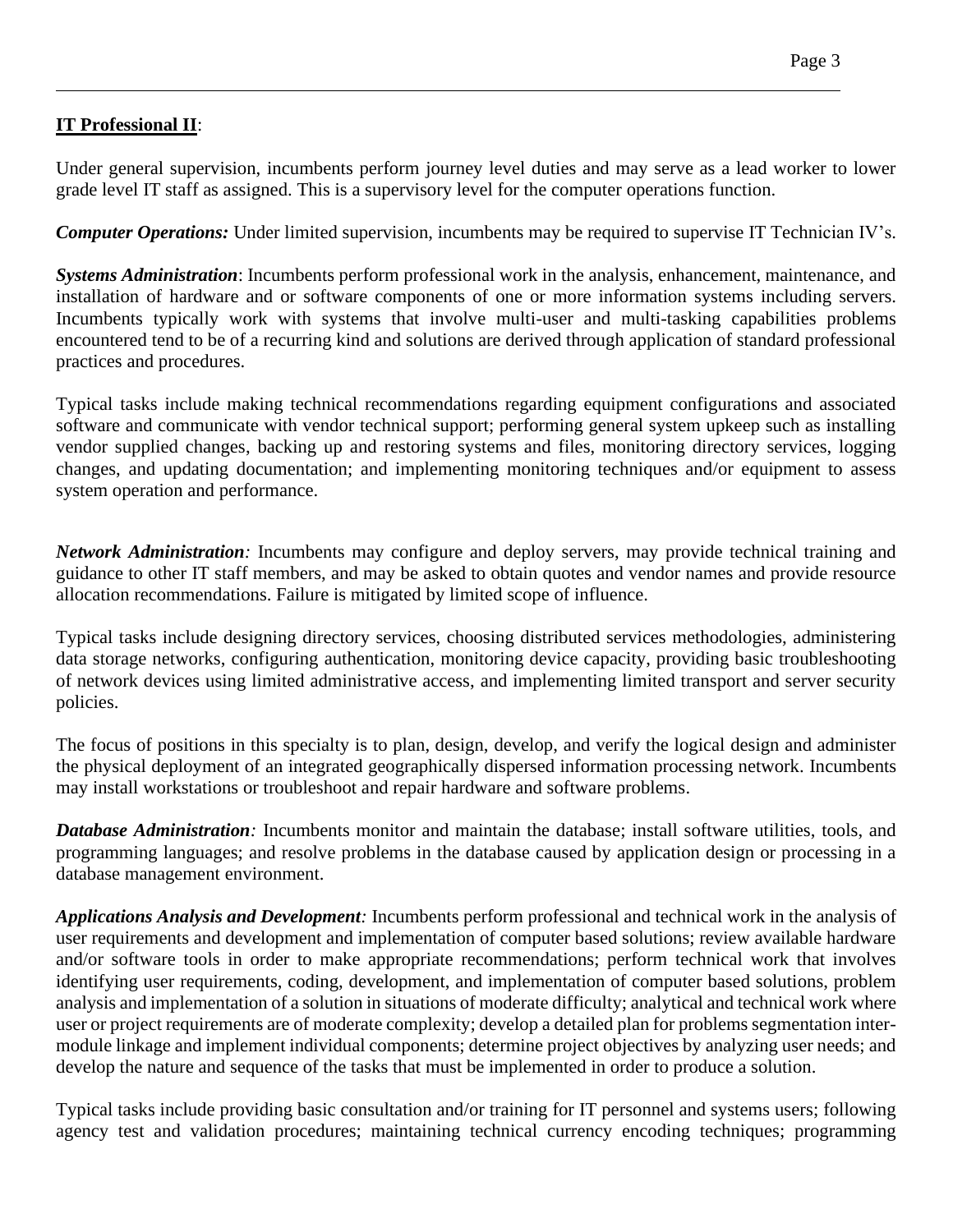prototype applications as assigned; and developing, implementing, coding, testing, and documenting one or more significant program segments written in a general-purpose programming language.

Incumbents' work potentially involves errors that disable or delay the project in question causing inconvenience to others and additional costs to correct; are assigned projects that tend to be limited in scope and are responsible for successful operation of the project; and work directly affects users of the project and actions and decisions affect important, ongoing projects within an agency.

#### **SPECIAL REQUIREMENTS:**

- Some positions are subject to call out or call-back.
- Some positions require specialized certification that will be identified at the time of recruitment.
- Some positions require statewide travel.
- Some positions require work on evenings, weekends, and/or Holidays.

#### **IT Professional II - EDUCATION AND EXPERIENCE:**

Bachelor's degree from an accredited college or university with major course work in computer science, management information systems, or closely related field and two years of progressively responsible professional IT experience relevant to the duties of the position which may include computer operations, systems administration, network administration, database administration, and/or applications analysis and development; **OR** two years of experience as an IT Professional I in Nevada State service or four years of relevant technical experience as an IT Technician IV or above in Nevada State service; **OR** an equivalent combination of education and experience as described above.

#### **Computer Operations:**

ENTRY LEVEL KNOWLEDGE, SKILLS, AND ABILITIES (required at time of application): **Working knowledge of:** Basic elements of programming in order to generate all required reports and special projects as required of the data processing section; computer operating system including all functions, schedules, workflows, and processes: data communication networks; principles of operation, capabilities and limitations of a computer system and related environmental equipment in order to effectively and efficiently produce the final work product; supervisory principles and techniques. **General knowledge of:** Diagnostic procedures as needed in verifying system; principles of operation, capabilities and limitations of a computer system and related environmental equipment in order to efficiently and effectively produce the final work product; the principles of operation, capabilities and limitations of a multi-programming computer system and related equipment. **Ability to:** Maintain computer operations and resolve related issues*.*

FULL PERFORMANCE KNOWLEDGE, SKILLS, AND ABILITIES (typically acquired on the job): **Detailed knowledge of:** Regulations related to IT and purchasing; workflow within the agency. **Working knowledge of:** Personnel administration. **Ability to:** Train, supervise, and evaluate the performance of assigned personnel.

#### **Systems Administration:**

ENTRY LEVEL KNOWLEDGE, SKILLS, AND ABILITIES (required at time of application): **Detailed knowledge of:** Strengths and limitations of several general- purpose programming languages. **Working knowledge of:** Specific departmental information systems (select positions). **General knowledge of:** Principles of designing test procedures; principles, practices, and procedures required to design, analyze, and maintain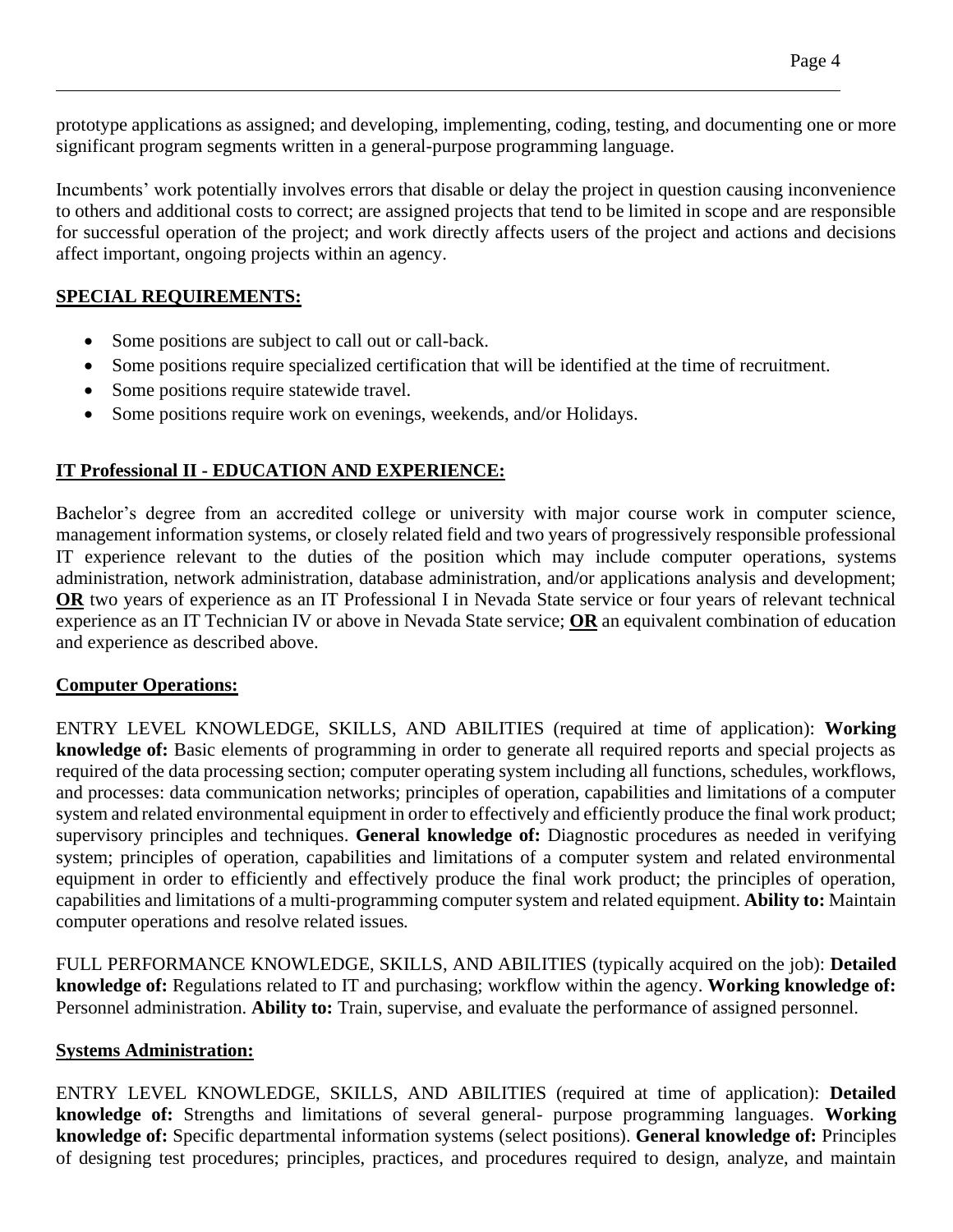software; principles, tools, and techniques as applied to writing and modifying programs; systems programming languages and techniques. **Ability to:** Make decisions and use independent judgment (independently choose appropriate action after reviewing alternatives); provide general technical consultation and training; recommend and implement systems change. **Skill in:** Interviewing users to identify needs; problem solving, analysis and synthesis; solving information systems problems; some positions may require skill in the use of LAN management software, audio generating equipment, data concentrators, data scopes and recorders: *and all knowledge, skills, and abilities required at the lower level in the same IT Professional specialization.*

FULL PERFORMANCE KNOWLEDGE, SKILLS, AND ABILITIES (typically acquired on the job): **Detailed knowledge of:** Departmental policies and procedures related to systems administration.

#### **Network Administration:**

ENTRY LEVEL KNOWLEDGE, SKILLS, AND ABILITIES (required at time of application): **Working knowledge of:** Directory services; network operating system; network security practices; network problem troubleshooting; the concepts, characteristics, and capabilities of network based application; current and emerging trends and developing computer networking technology; the principles and practices of data backup and recovery; the principles, practices, and techniques used to install, maintain, and support LANs and WANs; the concepts, characteristics, and capabilities of computer operating systems. **General knowledge of:** Methodology for implementing distributed applications; network authentication; data storage networks. **Ability to:** Write performance and utilization reports; collect and analyze data; implement network changes or addition; communicate complex technical concepts and terminology to agency management and network users; implement and maintain directory services; resolve issues quickly with minimal outside help; configure and deploy server; configure user rights and permissions; monitor device utilization; interpret information security policy; install workstations; troubleshoot hardware and software; understand technical manuals; verify compliance with information security policies.

FULL PERFORMANCE KNOWLEDGE, SKILLS, AND ABILITIES (typically acquired on the job): **Detailed knowledge of:** Departmental procedures and policies and procedures related to network administration.

#### **Database Administration:**

ENTRY LEVEL KNOWLEDGE, SKILLS, AND ABILITIES (required at time of application): **Working knowledge of:** Physical and logical database structure and design; database backup and recovery scenarios and methodologies; database security management and data integrity. **General knowledge of:** Database and operating system performance tuning monitoring; business practices and procedures; customer service standards and procedures; business software, systems analysis, systems limitations of a computer system and related environmental equipment in order to efficiently and effectively produce the final work product; supervisory principles and techniques design, system development life cycle, and information architecture to effectively design and create databases; computer and network operating systems, computer hardware, and communication systems; structured query language. **Ability to:** Work effectively on multiple projects with overlapping deadlines; communicate and work well with changing priorities and frequent interruptions. **Skill in:** Code migration, database change management, and data management through the various stages of the development lifecycle; technical writing and report preparation; *and all knowledge, skills, and abilities required at the lower level in the same IT Professional specialization.*

FULL PERFORMANCE KNOWLEDGE, SKILLS, AND ABILITIES (typically acquired on the job): **Detailed knowledge of:** Department policies and procedures related to database administration.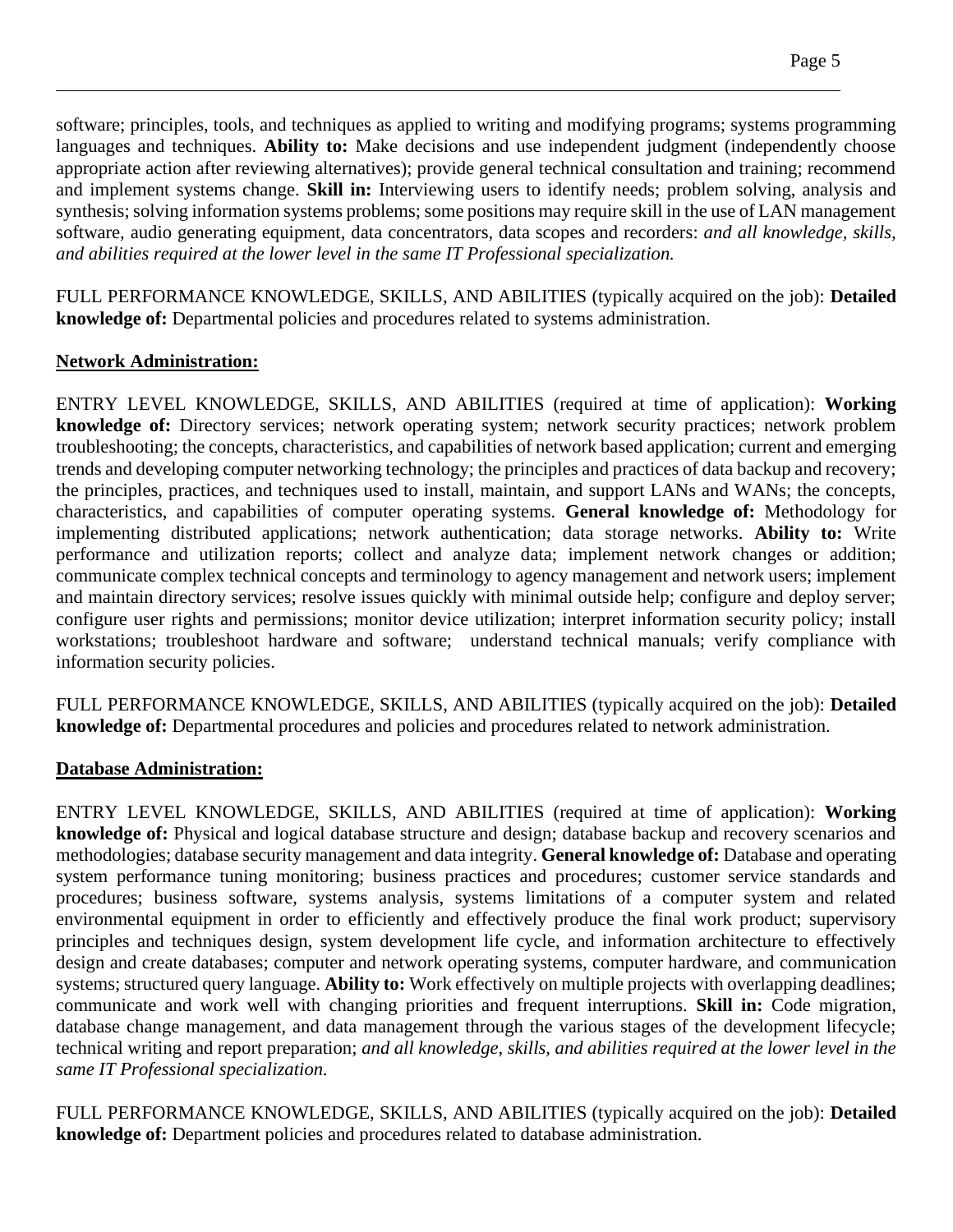#### **Applications Analysis and Development:**

ENTRY LEVEL KNOWLEDGE, SKILLS, AND ABILITIES (required at time of application): **Working knowledge of:** At least one general-purpose programming language (in software- oriented position); basic programming techniques such as table handling and online file update; principles, practices, and procedures required to design and implement information system- based solutions; principles, tools and techniques applied to writing, modifying and documenting program; techniques of diagramming program flow. **General knowledge of:** Assess methods and file structures; at least one formal systems design methodology; principles of designing test procedures; principles, practices and procedures required to develop, design and implement information system-based solutions in a wide range of problem domains. **Ability to:** Decompose problems into constituent parts; interview users to identify needs; make decisions and use independent judgment (independently choose appropriate action after reviewing alternatives); test and validate systems; *and all knowledge, skills, and abilities required at the lower level in the same IT Professional specialization.*

FULL PERFORMANCE KNOWLEDGE, SKILLS, AND ABILITIES (typically acquired on the job): **Detailed knowledge of:** Departmental policies and procedures related to applications analysis and development.

#### **SKILLS & ABILITIES:**

**Working knowledge of:** supervisory techniques including selection, training, motivation, work assignment and review, employee evaluation and discipline. **Skill in:** written English sufficient to compose business correspondence, documents, articles, and reports; basic mathematical computation sufficient to verify the accuracy of staff calculations of benefits. **Ability to:** plan, organize and coordinate a variety of programs and activities; communicate effectively both orally and in writing*.*

**Working knowledge of:** network administrator with strong Windows Server, Microsoft 365/Azure, VMWare, and SAN.

#### **SALARY AND BENEFITS:**

The position is the equivalent of a Grade 38 in classified services, which has an annual salary of \$58,380 to \$87,320 (employee/employer paid retirement) based upon experience and qualifications. Benefits include paid holidays, annual leave, sick leave and health insurance.

An explanation of the retirement options and information regarding state retirement benefits may be accessed at [www.nvpers.org.](http://www.nvpers.org/) A description of the current health and dental benefits provided is available at [www.pebp.state.nv.us/plans/new-hire-resources.](http://www.pebp.state.nv.us/plans/new-hire-resources) Other optional benefits are also available, including a deferred compensation program.

# **APPLICATION PROCESS:**

The Public Employees' Retirement System of Nevada (PERS) is the public pension plan for all public employees in the State of Nevada. We are governed by the Retirement Board. Applicants may be required to have a background check and any offer of employment is conditional pending the results of the background check.